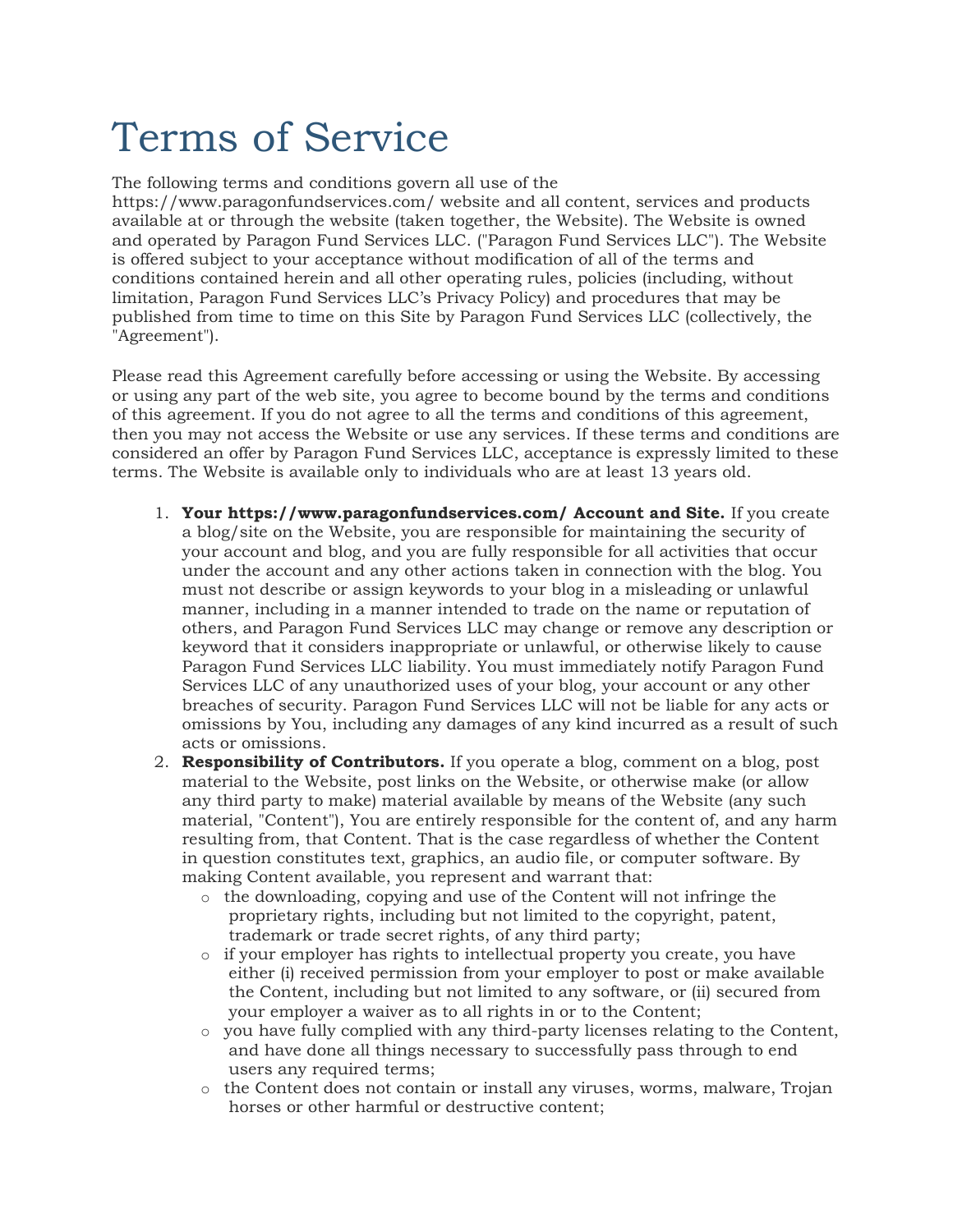- o the Content is not spam, is not machine- or randomly-generated, and does not contain unethical or unwanted commercial content designed to drive traffic to third party sites or boost the search engine rankings of third party sites, or to further unlawful acts (such as phishing) or mislead recipients as to the source of the material (such as spoofing);
- $\circ$  the Content is not pornographic, does not contain threats or incite violence towards individuals or entities, and does not violate the privacy or publicity rights of any third party;
- o your blog is not getting advertised via unwanted electronic messages such as spam links on newsgroups, email lists, other blogs and web sites, and similar unsolicited promotional methods;
- o your blog is not named in a manner that misleads your readers into thinking that you are another person or company. For example, your blog's URL or name is not the name of a person other than yourself or company other than your own; and
- o you have, in the case of Content that includes computer code, accurately categorized and/or described the type, nature, uses and effects of the materials, whether requested to do so by Paragon Fund Services LLC or otherwise.

By submitting Content to Paragon Fund Services LLC for inclusion on your Website, you grant Paragon Fund Services LLC a world-wide, royalty-free, and non-exclusive license to reproduce, modify, adapt and publish the Content solely for the purpose of displaying, distributing and promoting your blog. If you delete Content, Paragon Fund Services LLC will use reasonable efforts to remove it from the Website, but you acknowledge that caching or references to the Content may not be made immediately unavailable.

Without limiting any of those representations or warranties, Paragon Fund Services LLC has the right (though not the obligation) to, in Paragon Fund Services LLC's sole discretion (i) refuse or remove any content that, in Paragon Fund Services LLC's reasonable opinion, violates any Paragon Fund Services LLC policy or is in any way harmful or objectionable, or (ii) terminate or deny access to and use of the Website to any individual or entity for any reason, in Paragon Fund Services LLC's sole discretion. Paragon Fund Services LLC will have no obligation to provide a refund of any amounts previously paid.

## 1. Payment and Renewal.

## o General Terms.

By selecting a product or service, you agree to pay Paragon Fund Services LLC the one-time and/or monthly or annual subscription fees indicated (additional payment terms may be included in other communications). Subscription payments will be charged on a pre-pay basis on the day you sign up for an Upgrade and will cover the use of that service for a monthly or annual subscription period as indicated. Payments are not refundable.

## o Automatic Renewal.

Unless you notify Paragon Fund Services LLC before the end of the applicable subscription period that you want to cancel a subscription, your subscription will automatically renew and you authorize us to collect the then-applicable annual or monthly subscription fee for such subscription (as well as any taxes) using any credit card or other payment mechanism we have on record for you. Upgrades can be canceled at any time by submitting your request to Paragon Fund Services LLC in writing.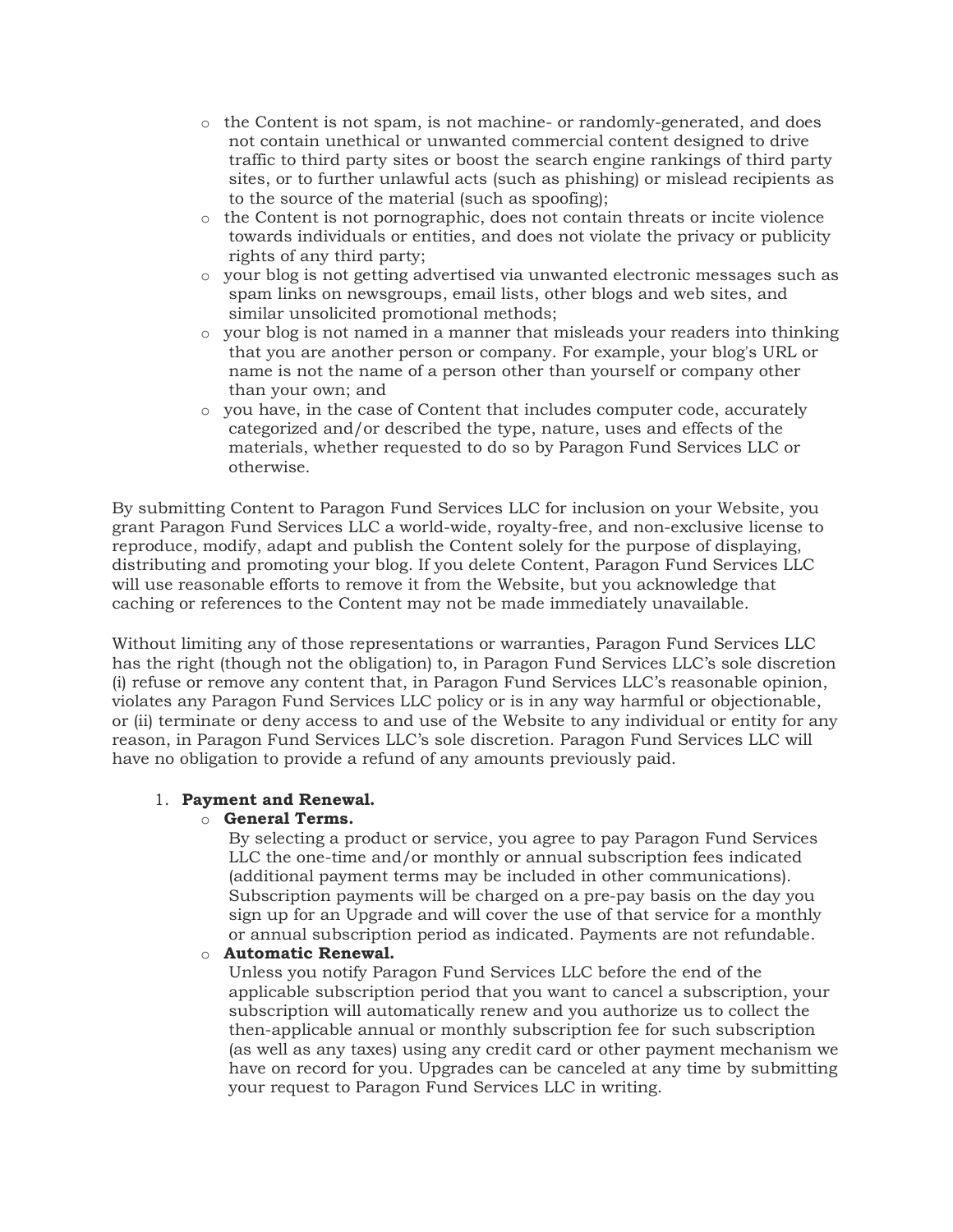### 2. Services.

- $\circ$  **Fees; Payment.** By signing up for a Services account you agree to pay Paragon Fund Services LLC the applicable setup fees and recurring fees. Applicable fees will be invoiced starting from the day your services are established and in advance of using such services. Paragon Fund Services LLC reserves the right to change the payment terms and fees upon thirty (30) days prior written notice to you. Services can be canceled by you at any time on thirty (30) days written notice to Paragon Fund Services LLC.
- $\circ$  **Support.** If your service includes access to priority email support. "Email support" means the ability to make requests for technical support assistance by email at any time (with reasonable efforts by Paragon Fund Services LLC to respond within five business days) concerning the use of the VIP Services. "Priority" means that support takes priority over support for users of the standard or free https://www.paragonfundservices.com/ services. All support will be provided in accordance with Paragon Fund Services LLC standard services practices, procedures and policies.
- 3. Responsibility of Website Visitors. Paragon Fund Services LLC has not reviewed, and cannot review, all of the material, including computer software, posted to the Website, and cannot therefore be responsible for that material's content, use or effects. By operating the Website, Paragon Fund Services LLC does not represent or imply that it endorses the material there posted, or that it believes such material to be accurate, useful or non-harmful. You are responsible for taking precautions as necessary to protect yourself and your computer systems from viruses, worms, Trojan horses, and other harmful or destructive content. The Website may contain content that is offensive, indecent, or otherwise objectionable, as well as content containing technical inaccuracies, typographical mistakes, and other errors. The Website may also contain material that violates the privacy or publicity rights, or infringes the intellectual property and other proprietary rights, of third parties, or the downloading, copying or use of which is subject to additional terms and conditions, stated or unstated. Paragon Fund Services LLC disclaims any responsibility for any harm resulting from the use by visitors of the Website, or from any downloading by those visitors of content there posted.
- 4. Content Posted on Other Websites. We have not reviewed, and cannot review, all of the material, including computer software, made available through the websites and webpages to which https://www.paragonfundservices.com/ links, and that link to https://www.paragonfundservices.com/. Paragon Fund Services LLC does not have any control over those non-Paragon Fund Services LLC websites and webpages, and is not responsible for their contents or their use. By linking to a non-Paragon Fund Services LLC website or webpage, Paragon Fund Services LLC does not represent or imply that it endorses such website or webpage. You are responsible for taking precautions as necessary to protect yourself and your computer systems from viruses, worms, Trojan horses, and other harmful or destructive content. Paragon Fund Services LLC disclaims any responsibility for any harm resulting from your use of non-Paragon Fund Services LLC websites and webpages.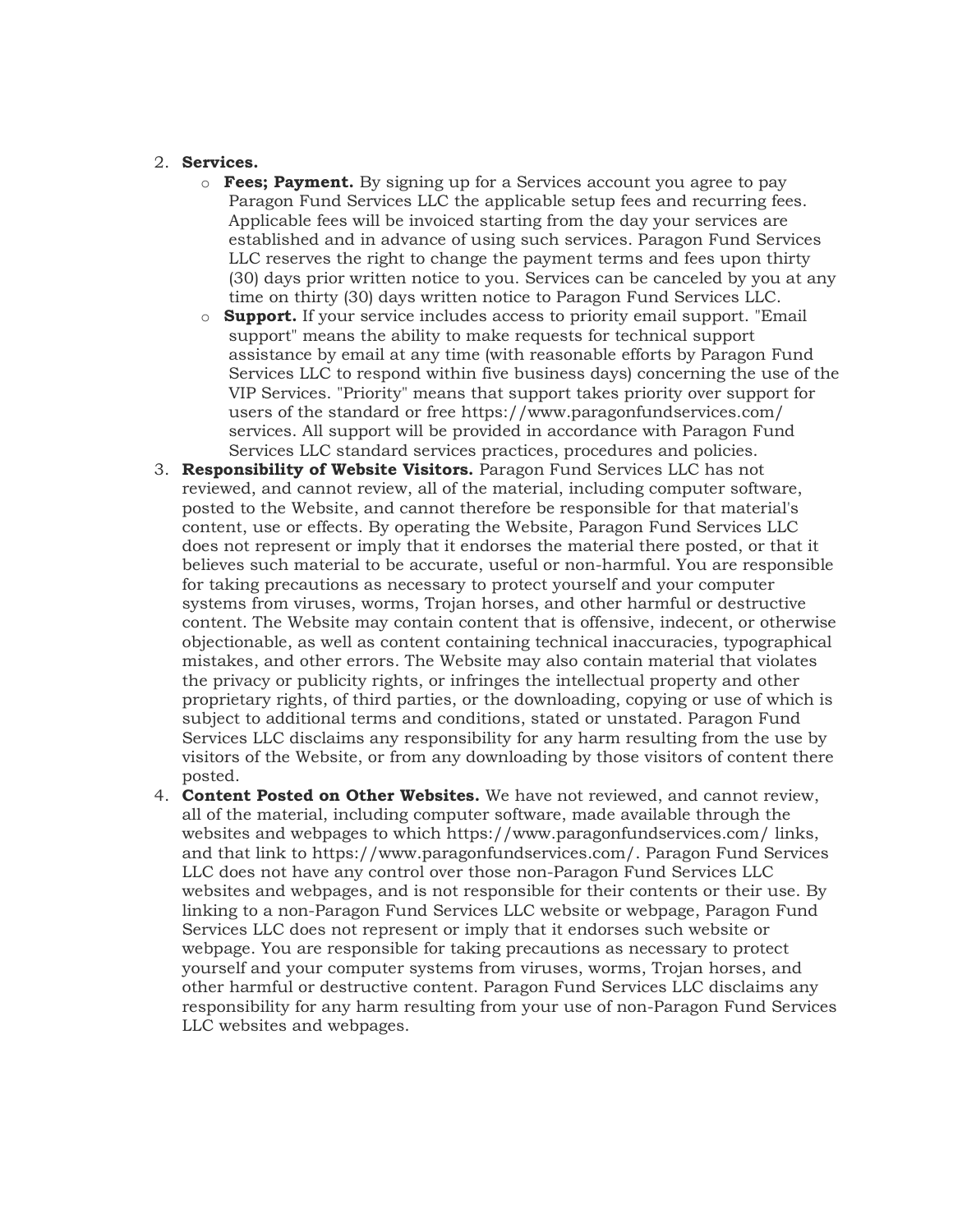- 5. Copyright Infringement and DMCA Policy. As Paragon Fund Services LLC asks others to respect its intellectual property rights, it respects the intellectual property rights of others. If you believe that material located on or linked to by https://www.paragonfundservices.com/ violates your copyright, you are encouraged to notify Paragon Fund Services LLC in accordance with Paragon Fund Services LLC's Digital Millennium Copyright Act ("DMCA") Policy. Paragon Fund Services LLC will respond to all such notices, including as required or appropriate by removing the infringing material or disabling all links to the infringing material. Paragon Fund Services LLC will terminate a visitor's access to and use of the Website if, under appropriate circumstances, the visitor is determined to be a repeat infringer of the copyrights or other intellectual property rights of Paragon Fund Services LLC or others. In the case of such termination, Paragon Fund Services LLC will have no obligation to provide a refund of any amounts previously paid to Paragon Fund Services LLC.
- 6. Intellectual Property. This Agreement does not transfer from Paragon Fund Services LLC to you any Paragon Fund Services LLC or third party intellectual property, and all right, title and interest in and to such property will remain (as between the parties) solely with Paragon Fund Services LLC. Paragon Fund Services LLC, https://www.paragonfundservices.com/, the https://www.paragonfundservices.com/ logo, and all other trademarks, service marks, graphics and logos used in connection with https://www.paragonfundservices.com/, or the Website are trademarks or registered trademarks of Paragon Fund Services LLC or Paragon Fund Services LLC's licensors. Other trademarks, service marks, graphics and logos used in connection with the Website may be the trademarks of other third parties. Your use of the Website grants you no right or license to reproduce or otherwise use any Paragon Fund Services LLC or third-party trademarks.
- 7. Advertisements. Paragon Fund Services LLC reserves the right to display advertisements on your blog unless you have purchased an ad-free account.
- 8. Attribution. Paragon Fund Services LLC reserves the right to display attribution links such as 'Blog at https://www.paragonfundservices.com/,' theme author, and font attribution in your blog footer or toolbar.
- 9. Partner Products. By activating a partner product (e.g. theme) from one of our partners, you agree to that partner's terms of service. You can opt out of their terms of service at any time by de-activating the partner product.
- 10. **Domain Names.** If you are registering a domain name, using or transferring a previously registered domain name, you acknowledge and agree that use of the domain name is also subject to the policies of the Internet Corporation for Assigned Names and Numbers ("ICANN"), including their Registration Rights and Responsibilities.
- 11.Changes. Paragon Fund Services LLC reserves the right, at its sole discretion, to modify or replace any part of this Agreement. It is your responsibility to check this Agreement periodically for changes. Your continued use of or access to the Website following the posting of any changes to this Agreement constitutes acceptance of those changes. Paragon Fund Services LLC may also, in the future, offer new services and/or features through the Website (including, the release of new tools and resources). Such new features and/or services shall be subject to the terms and conditions of this Agreement.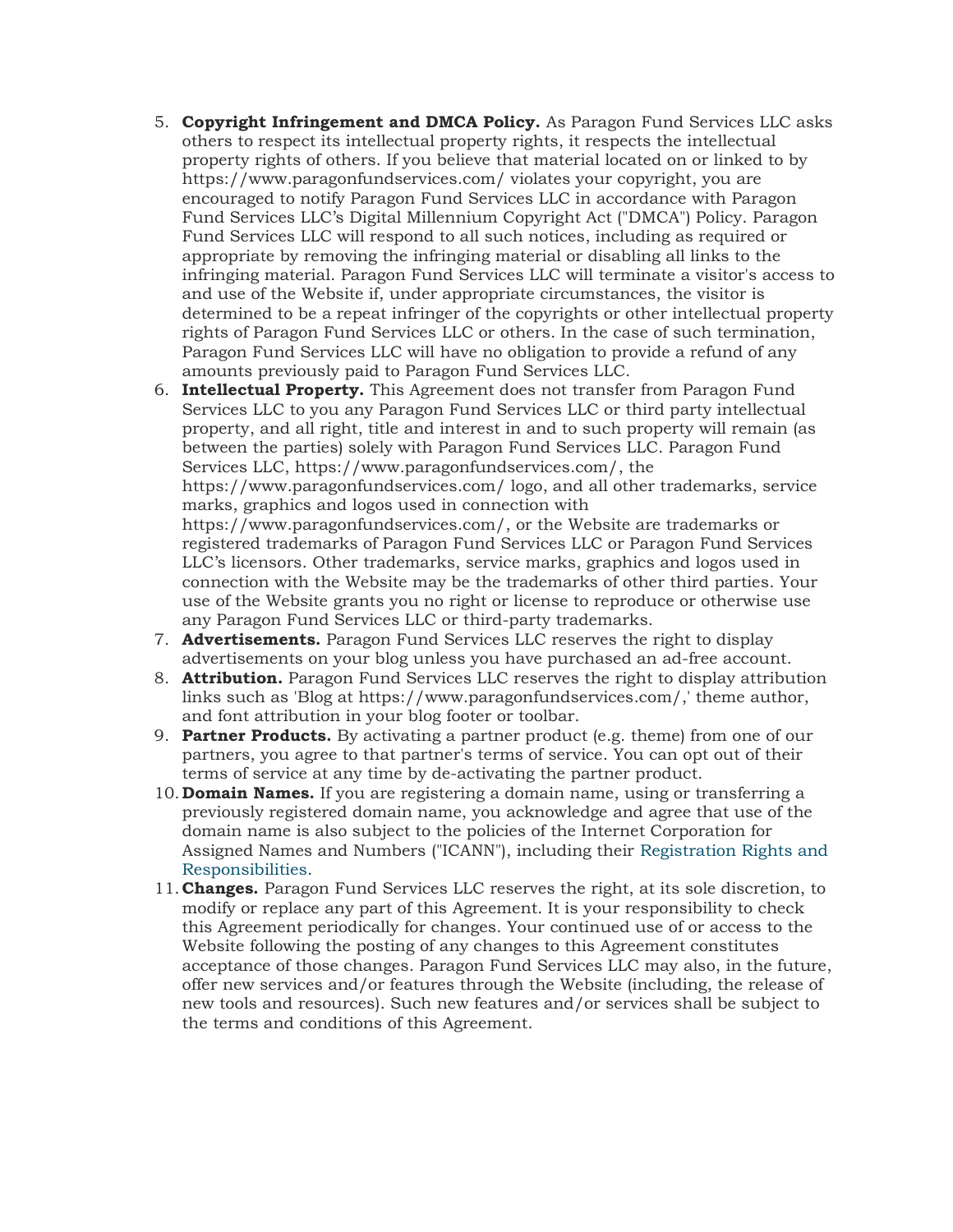- 12. Termination. Paragon Fund Services LLC may terminate your access to all or any part of the Website at any time, with or without cause, with or without notice, effective immediately. If you wish to terminate this Agreement or your https://www.paragonfundservices.com/ account (if you have one), you may simply discontinue using the Website. Notwithstanding the foregoing, if you have a paid services account, such account can only be terminated by Paragon Fund Services LLC if you materially breach this Agreement and fail to cure such breach within thirty (30) days from Paragon Fund Services LLC's notice to you thereof; provided that, Paragon Fund Services LLC can terminate the Website immediately as part of a general shut down of our service. All provisions of this Agreement which by their nature should survive termination shall survive termination, including, without limitation, ownership provisions, warranty disclaimers, indemnity and limitations of liability.
- 13. Disclaimer of Warranties. The Website is provided "as is". Paragon Fund Services LLC and its suppliers and licensors hereby disclaim all warranties of any kind, express or implied, including, without limitation, the warranties of merchantability, fitness for a particular purpose and non-infringement. Neither Paragon Fund Services LLC nor its suppliers and licensors, makes any warranty that the Website will be error free or that access thereto will be continuous or uninterrupted. You understand that you download from, or otherwise obtain content or services through, the Website at your own discretion and risk.
- 14. Limitation of Liability. In no event will Paragon Fund Services LLC, or its suppliers or licensors, be liable with respect to any subject matter of this agreement under any contract, negligence, strict liability or other legal or equitable theory for: (i) any special, incidental or consequential damages; (ii) the cost of procurement for substitute products or services; (iii) for interruption of use or loss or corruption of data; or (iv) for any amounts that exceed the fees paid by you to Paragon Fund Services LLC under this agreement during the twelve (12) month period prior to the cause of action. Paragon Fund Services LLC shall have no liability for any failure or delay due to matters beyond their reasonable control. The foregoing shall not apply to the extent prohibited by applicable law.
- 15. General Representation and Warranty. You represent and warrant that (i) your use of the Website will be in strict accordance with the Paragon Fund Services LLC Privacy Policy, with this Agreement and with all applicable laws and regulations (including without limitation any local laws or regulations in your country, state, city, or other governmental area, regarding online conduct and acceptable content, and including all applicable laws regarding the transmission of technical data exported from the United States or the country in which you reside) and (ii) your use of the Website will not infringe or misappropriate the intellectual property rights of any third party.
- 16. Indemnification. You agree to indemnify and hold harmless Paragon Fund Services LLC, its contractors, and its licensors, and their respective directors, officers, employees and agents from and against any and all claims and expenses, including attorneys' fees, arising out of your use of the Website, including but not limited to your violation of this Agreement.